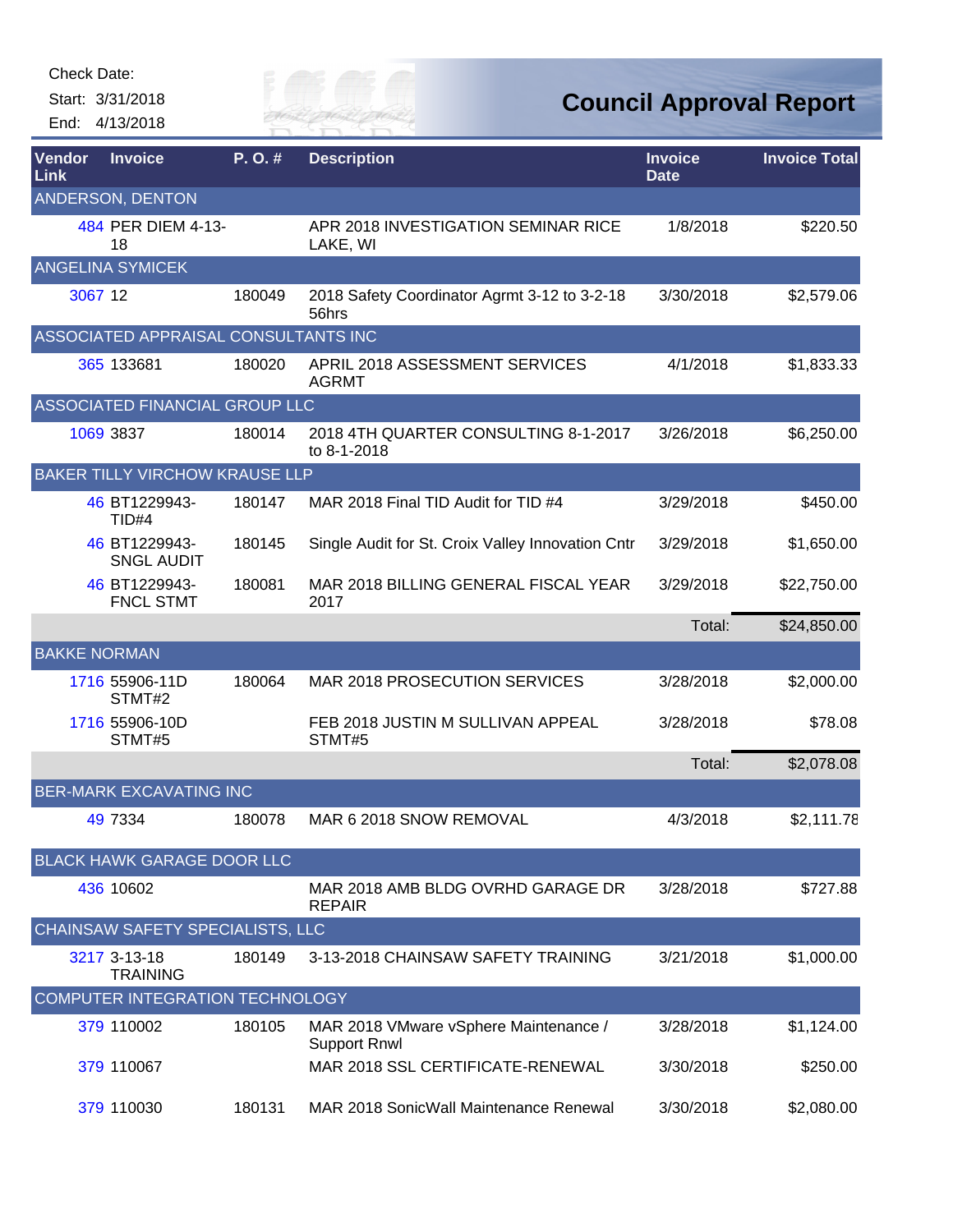Check Date:

Start: 3/31/2018 End: 4/13/2018 *Cuy of* 

| <b>Vendor</b><br><b>Link</b> | <b>Invoice</b>                       | P.O.#  | <b>Description</b>                                      | <b>Invoice</b><br><b>Date</b> | <b>Invoice Total</b> |
|------------------------------|--------------------------------------|--------|---------------------------------------------------------|-------------------------------|----------------------|
|                              | 379 262339                           | 180009 | <b>MAR 2018 INFRASTRUCTURE SERVER</b><br>UPGRADE .25hrs | 3/31/2018                     | \$26.00              |
|                              | 379 262213                           | 180138 | 2018 IT Professional Services Retainer                  | 4/1/2018                      | \$10,000.00          |
|                              | 379 262106                           | 180027 | APR 2018 Managed Services for up to 15<br>Servers       | 4/5/2018                      | \$1,500.00           |
|                              |                                      |        |                                                         | Total:                        | \$14,980.00          |
|                              | CORPORATE FLEET SERVICES, INC        |        |                                                         |                               |                      |
|                              | 2786 10394 APR<br>2018               | 180006 | APR 2018 PD Leased Inv Vehicles                         | 3/28/2018                     | \$1,135.14           |
|                              | COUNTY-WIDE EXTINGUISHER SERVICE INC |        |                                                         |                               |                      |
|                              | 854 11083                            |        | MAR 2018 EXTINGUISHER USED & 3 NEW<br>FOR PP SBSTN      | 3/26/2018                     | \$856.00             |
|                              | DARRELL'S SEPTIC SERVICE INC         |        |                                                         |                               |                      |
|                              | 85 52037                             |        | MAR 2018 JETTED FROZEN CULVERT                          | 3/16/2018                     | \$275.00             |
|                              | 85 26 297                            | 180079 | MAR 2018 PORTA POTTY RENTAL DRY RUN<br><b>PARK</b>      | 3/31/2018                     | \$115.00             |
|                              |                                      |        |                                                         | Total:                        | \$390.00             |
|                              | DELTA DENTAL OF WISCONISN INC        |        |                                                         |                               |                      |
|                              | 2572 1147717                         |        | APRIL 2018 RETIREE VISION                               | 4/1/2018                      | \$12.42              |
|                              | 2572 1147716                         |        | <b>APRIL VISION INSURANCE</b>                           | 4/1/2018                      | \$522.99             |
|                              |                                      |        |                                                         | Total:                        | \$535.41             |
|                              | <b>EMERGENCY CARE CONSULTANTS</b>    |        |                                                         |                               |                      |
|                              | 3028 1630                            | 180074 | MAR 2018 PHYSICIAN RESOLUTION 6162                      | 3/31/2018                     | \$1,500.00           |
|                              | <b>ENTERPRISE FM TRUST</b>           |        |                                                         |                               |                      |
|                              | 456 FBN3448936                       | 180038 | 2018 MOTOR POOL LEASES                                  | 4/5/2018                      | \$1,351.34           |
|                              | EO JOHNSON CO. INC                   |        |                                                         |                               |                      |
|                              | 98 22338314                          |        | APR 2018 LIBRARY SAMSUNG STANDARD<br><b>PAYMENT</b>     | 3/19/2018                     | \$109.52             |
|                              | 98 22388499                          |        | APRIL 2018 LIB RICOH COPIER BASE<br>PAYMENT/LATE FEE    | 3/27/2018                     | \$132.03             |
|                              | 98 22432758                          |        | APRIL 2018 PD RICOH STANDARD PAYMENT                    | 4/4/2018                      | \$151.50             |
|                              |                                      |        |                                                         | Total:                        | \$393.05             |
|                              | FBG SERVICE CORPORATION              |        |                                                         |                               |                      |
|                              | 364 820412 MARCH 180043              |        | <b>MARCH 2018 MONTHLY FACILITIES</b><br><b>CLEANING</b> | 3/31/2018                     | \$4,866.00           |
|                              | 364 820416                           | 180043 | MARCH 2018 MONTHLY FACILITIES CLEANI                    | 3/31/2018                     | \$172.00             |
|                              |                                      |        |                                                         | Total:                        | \$5,038.00           |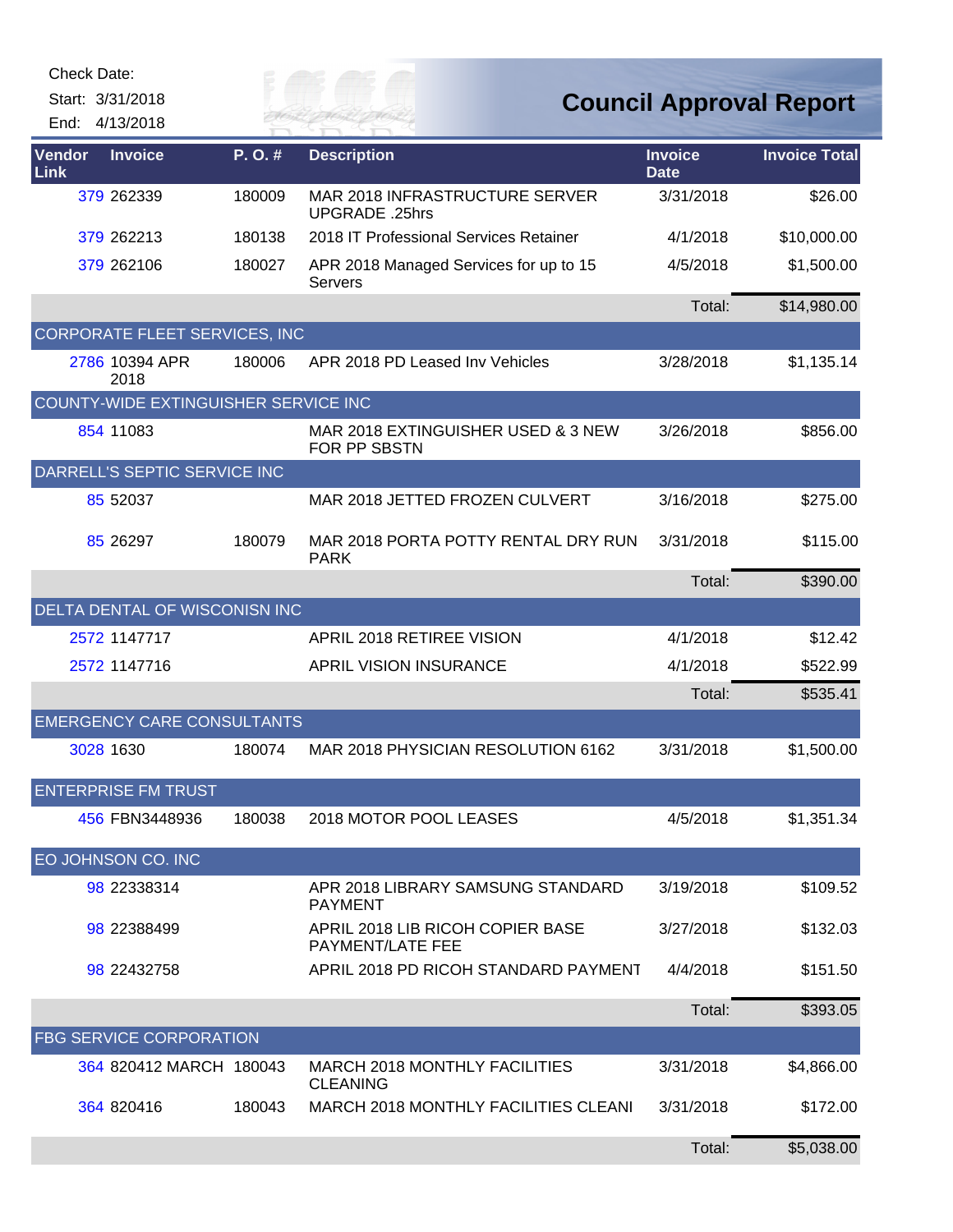Start: 3/31/2018

End: 4/13/2018

# RIVER FA

| <b>Vendor</b><br>Link | <b>Invoice</b>                      | P.O.#  | <b>Description</b>                                         | <b>Invoice</b><br><b>Date</b> | <b>Invoice Total</b> |
|-----------------------|-------------------------------------|--------|------------------------------------------------------------|-------------------------------|----------------------|
|                       | FBI NATIONAL ACADEMY ASSOCIATION    |        |                                                            |                               |                      |
|                       | 626 2018 ANNUAL<br><b>TRAINING</b>  |        | 2018 ANNUAL TRAINING WI CHAPTER ACTV<br><b>MBR G YOUNG</b> | 4/2/2018                      | \$85.00              |
| <b>GRAPHIC DESIGN</b> |                                     |        |                                                            |                               |                      |
|                       | 598 QB23211                         | 180121 | Winter 2018 newsletter printing/proof/mailing              | 2/13/2018                     | \$4,585.56           |
|                       | <b>GTI PARTS &amp; SERVICE, INC</b> |        |                                                            |                               |                      |
|                       | 3307 28687                          |        | MAR 2018 TRAILER INSPECTION LIC#78265                      | 3/20/2018                     | \$25.00              |
|                       | 3307 28686                          |        | MAR 2018 INTERNTNL TRUCK #15<br><b>INSPECTION</b>          | 3/20/2018                     | \$40.00              |
|                       |                                     |        |                                                            | Total:                        | \$65.00              |
|                       | <b>GUIDE STUDIO, INC</b>            |        |                                                            |                               |                      |
|                       | 2882 4204                           |        | FINAL INVOICE FOR 2017 Wayfinding Project                  | 2/28/2018                     | \$500.00             |
|                       | 2882 4231                           | 180110 | MAR 2018 Wayfinding Phase 3-Bid Support                    | 3/30/2018                     | \$1,000.00           |
|                       |                                     |        |                                                            | Total:                        | \$1,500.00           |
|                       | HANTEN BROADCASTING COMPANY INC     |        |                                                            |                               |                      |
|                       | 306 MAR 2018<br><b>STMT</b>         |        | MAR 2018 SPORTSCASTERS CLUB                                | 3/31/2018                     | \$60.00              |
|                       | <b>HEALTH PARTNERS</b>              |        |                                                            |                               |                      |
|                       | 356 79721174 APRIL<br>2018          |        | APRIL 2018 HEALTH/DENTAL INSURANCE                         | 4/1/2018                      | \$161,172.52         |
|                       | <b>HUEBSCH LAUNDRY COMPANY</b>      |        |                                                            |                               |                      |
|                       | 146 4044784                         | 180048 | 3-21-18 HUEBSCH PW UNIFORMS                                | 3/21/2018                     | \$128.98             |
|                       | 146 4049226                         |        | 3-28-18 PW BRUSHMATS / LINENS                              | 3/28/2018                     | \$47.96              |
|                       | 146 4049233                         |        | 3-28-18 CITY HALL BRUSHMATS                                | 3/28/2018                     | \$56.92              |
|                       | 146 4049221                         |        | 3-28-18 PD BRUSHMATS                                       | 3/28/2018                     | \$55.59              |
|                       | <b>146 4048614</b>                  | 180047 | 3-28-2018 HUEBSCH WWTP UNIFORMS                            | 3/28/2018                     | \$36.61              |
|                       | 146 4048613                         | 180048 | 3-28-2018 HUEBSCH PW UNIFORMS                              | 3/28/2018                     | \$155.88             |
|                       | 146 4048612                         | 180046 | 3-28-2018 HUEBSCH WATER UNIFORMS                           | 3/28/2018                     | \$39.32              |
|                       | 146 4048611                         | 180041 | 3-28-2018 HUEBSCH ELECTRIC UNIFORMS                        | 3/28/2018                     | \$221.04             |
|                       | 146 CM 4051240                      | 180048 | REFUND KEN THILL DUPLICATE INV'S<br>4025128/4031700        | 3/30/2018                     | -\$141.65            |
|                       |                                     |        |                                                            | Total:                        | \$600.65             |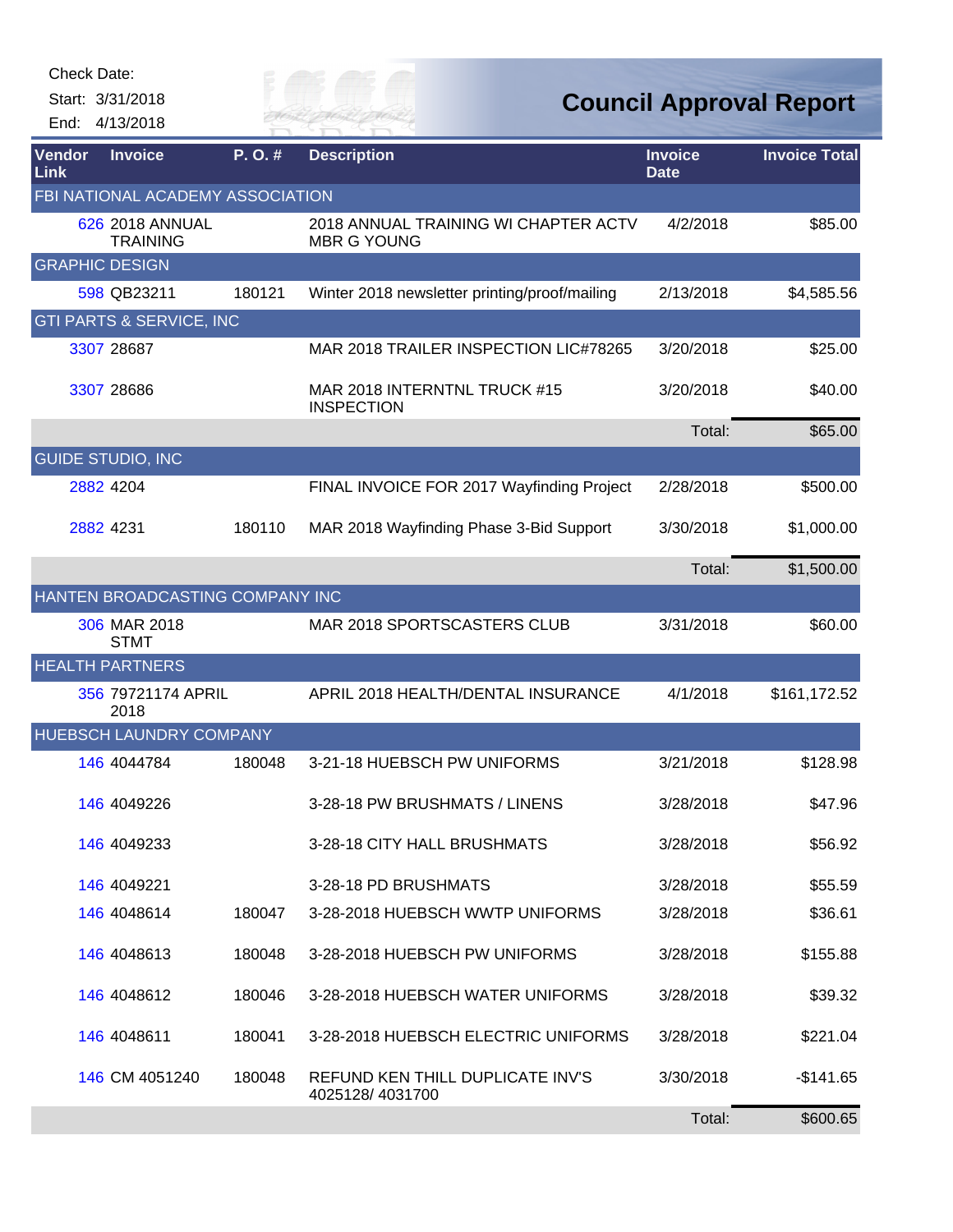| <b>Check Date:</b>     |                                         |        |                                                            |                               |                                |
|------------------------|-----------------------------------------|--------|------------------------------------------------------------|-------------------------------|--------------------------------|
|                        | Start: 3/31/2018                        |        |                                                            |                               | <b>Council Approval Report</b> |
|                        | End: 4/13/2018                          |        | FR MAI                                                     |                               |                                |
| Vendor<br>Link         | <b>Invoice</b>                          | P.O.#  | <b>Description</b>                                         | <b>Invoice</b><br><b>Date</b> | <b>Invoice Total</b>           |
|                        | HYDRODEC OF NORTH AMERICA LLC           |        |                                                            |                               |                                |
|                        | 3257 INV01708                           | 180112 | MAR 2018 Power Plant PCB Removal                           | 3/7/2018                      | \$8,848.56                     |
| <b>INFOSEND INC</b>    |                                         |        |                                                            |                               |                                |
|                        | 150 134886                              | 180071 | MAR 2018 RFMU MONTHLY STATEMENT<br><b>SERVICES</b>         | 3/30/2018                     | \$3,099.08                     |
|                        | 150 131653                              | 180071 | JAN 2018 RFMU MONTHLY STATEMENT<br>SERVICES 2 OF 2         | 4/1/2018                      | \$3,076.63                     |
|                        |                                         |        |                                                            | Total:                        | \$6,175.71                     |
| <b>J&amp;J GIS LLC</b> |                                         |        |                                                            |                               |                                |
|                        | 651 MAR 2018<br><b>SERVICES</b>         | 180072 | MAR 2018 GIS SERVICES 39hrs                                | 4/2/2018                      | \$1,755.00                     |
|                        | JH LARSON ELECTRICAL COMPANY            |        |                                                            |                               |                                |
|                        | 159 S101706871.00<br>1                  | 180114 | MAR 2018 Incubator Electrical Equipment                    | 3/20/2018                     | \$5,180.12                     |
|                        | 159 S101706891.00<br>1                  | 180114 | MAR 2018 Incubator Electrical Equipment                    | 3/20/2018                     | \$360.47                       |
|                        | 159 S101690441.00<br>7                  | 180114 | MAR 2018 Incubator Electrical Equipment                    | 3/21/2018                     | \$726.56                       |
|                        | 159 S101706663.00 180114<br>1           |        | MAR 2018 Incubator Electrical Equipment                    | 3/27/2018                     | \$176.22                       |
|                        |                                         |        |                                                            | Total:                        | \$6,443.37                     |
| <b>JOBSHQ</b>          |                                         |        |                                                            |                               |                                |
|                        | 162 1964593                             |        | MAR 2018 PARKS SEASONAL EMPLOYMENT<br>AD                   | 3/31/2018                     | \$102.60                       |
|                        | <b>LIBRARY REFUNDS &amp; PAYMENTS</b>   |        |                                                            |                               |                                |
|                        | 995500 3024700055881<br>8               |        | MAR 20 2018 REFUND LOST LIBRARY<br><b>MATERIALS</b>        | 3/30/2018                     | \$19.00                        |
|                        | 995500 2018-06                          |        | APRIL 14 2018 FAMILY BARN DANCE<br><b>CALLER</b>           | 4/2/2018                      | \$175.00                       |
|                        |                                         |        |                                                            | Total:                        | \$194.00                       |
|                        | LINCOLN NATIONAL LIFE INSURANCE COMPANY |        |                                                            |                               |                                |
|                        | 3066 3650195610                         |        | APRIL 2018 LIFE AD&D LTD                                   | 4/1/2018                      | \$4,346.81                     |
|                        | 3066 3650197258<br><b>APRIL</b>         |        | APRIL 2018 AD&D                                            | 4/1/2018                      | \$237.12                       |
|                        |                                         |        |                                                            | Total:                        | \$4,583.93                     |
|                        | LOFFLER COMPANIES INC                   |        |                                                            |                               |                                |
|                        | 182 2753860                             |        | 2-11-18 to 3-10-18 OVERAGE FOR<br><b>AMBULANCE PRINTER</b> | 3/1/2018                      | \$9.18                         |
|                        | 182 22335769                            |        | MAR 2018 AMB KONICA STANDRD PYMT                           | 3/19/2018                     | \$123.00                       |

[182](http://rfcapp.rfcity.org/Central/AppHost.aspx?App=vndcentral&VendorID=182) 354059420 APR 2018 PW BASE PYMT / MAR OVERAGE

3/27/2018 \$192.10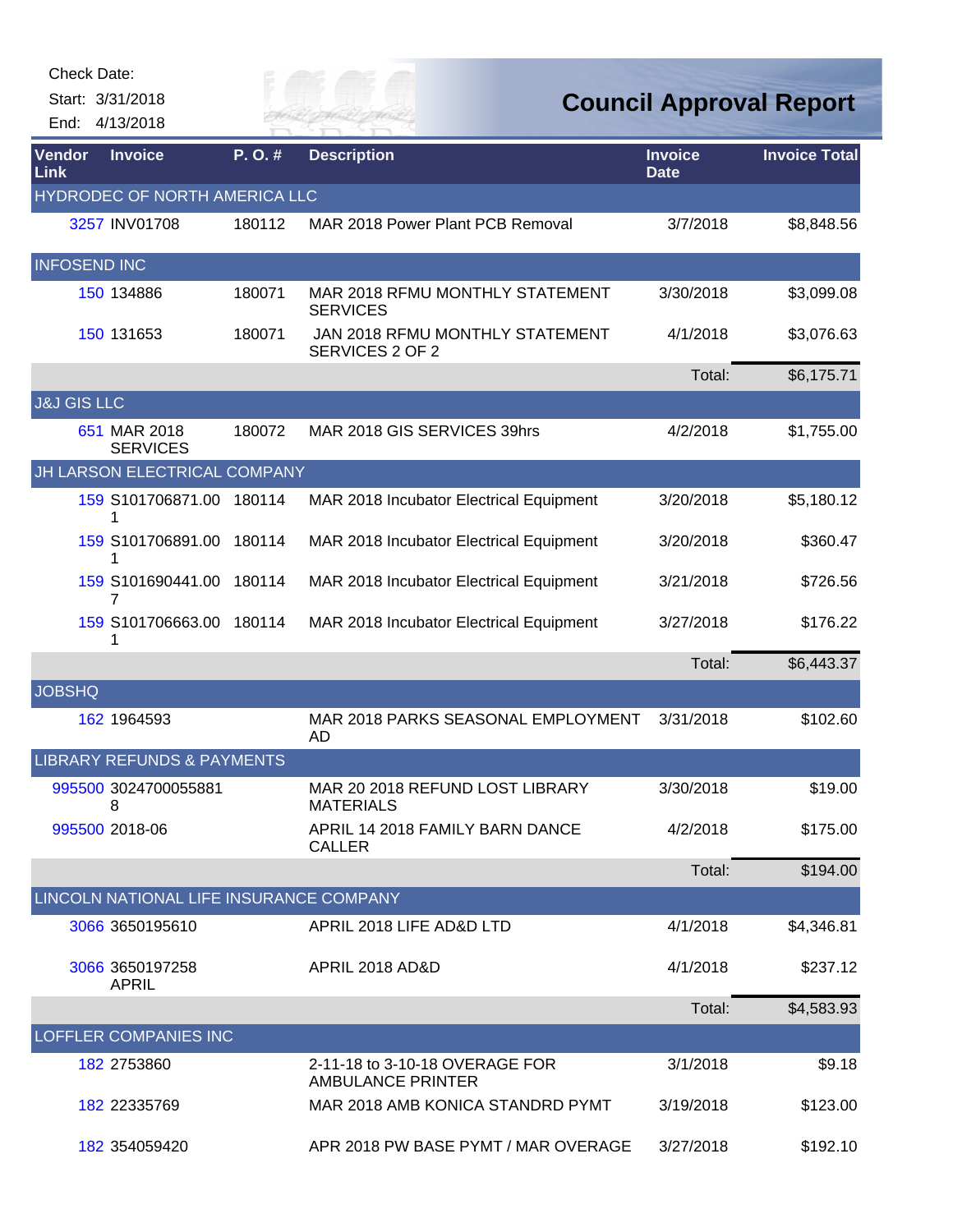| <b>Check Date:</b>     |                                      |        |                                                          |                               |                                |
|------------------------|--------------------------------------|--------|----------------------------------------------------------|-------------------------------|--------------------------------|
|                        | Start: 3/31/2018<br>End: 4/13/2018   |        | FR MAI                                                   |                               | <b>Council Approval Report</b> |
| Vendor<br>Link         | <b>Invoice</b>                       | P.O.#  | <b>Description</b>                                       | <b>Invoice</b><br><b>Date</b> | <b>Invoice Total</b>           |
|                        | 182 22387418                         |        | APRIL 2018 FD KONICA BASE PYMT                           | 3/27/2018                     | \$216.00                       |
|                        | 182 22387417                         |        | APR 2018 CITY HALL MAILROOM BASE<br><b>PYMT KONICA</b>   | 3/27/2018                     | \$249.00                       |
|                        | 182 22387419                         |        | APR 2018 PW BASE PYMT / MAR OVERAGE<br><b>KONICA</b>     | 3/27/2018                     | \$380.97                       |
|                        | 182 22387416                         |        | APR 2018 CSR/COURT BASE PYMT                             | 3/27/2018                     | \$160.00                       |
|                        |                                      |        |                                                          | Total:                        | \$1,330.25                     |
| <b>MAILFINANCE INC</b> |                                      |        |                                                          |                               |                                |
|                        | 376 N7055434 Q2                      | 180011 | 2018 Q2 POSTAGE MACHINE LEASE                            | 3/17/2018                     | \$1,534.98                     |
|                        | <b>MAP CERTAIN, LLC</b>              |        |                                                          |                               |                                |
|                        | 3304 18-04-01                        | 180141 | 2018 409 2nd St Lot Mapping Ambulance<br>Building/Lot    | 4/3/2018                      | \$1,950.00                     |
|                        | MCKAHAN, CYNTHIA                     |        |                                                          |                               |                                |
|                        | 857 4-3-2018<br><b>ELECTION</b>      |        | APR 3 2018 ELECTION 8.75hrs @ \$9.00/hr                  | 4/8/2018                      | \$78.75                        |
|                        | METERING & TECHNOLOGY SOLUTIONS      |        |                                                          |                               |                                |
|                        | 451 11251                            | 180106 | MAR 2018 WATER METER CHAMBERS<br><b>FINAL PO INVOICE</b> | 3/21/2018                     | \$533.95                       |
| <b>MILLER, RYAN</b>    |                                      |        |                                                          |                               |                                |
|                        | 1537 PER DIEM 4-13-<br>18            |        | APR 2018 INVESTIGATION SEMINAR RICE<br>LAKE, WI          | 1/8/2018                      | \$220.50                       |
|                        | MJ ELECTRIC, LLC                     |        |                                                          |                               |                                |
|                        | 3134 PYMT AP#2 3-<br>$26 - 18$       | 170415 | PWR PLNT ELCTRC CNTRCTR thru 2-9-2018                    | 3/26/2018                     | \$536,212.16                   |
|                        | MSA PROFESSIONAL SERVICES, INC.      |        |                                                          |                               |                                |
|                        | 1284 R07949009.0#2 160142<br>3 FINAL |        | FEB 4 thru MAR 17 2018 Final Biosolids<br>Facility       | 3/26/2018                     | \$540.00                       |
|                        | MY RECEPTIONIST INC                  |        |                                                          |                               |                                |
|                        | 192 S022030407                       | 180076 | APR 2018 SERVICES / 136min billed 3-7 to 4-3<br>$-2018$  | 4/4/2018                      | \$538.02                       |
|                        | NORTHERN STATES POWER COMPANY WI     |        |                                                          |                               |                                |
|                        | 344 584714306 3-19<br>$-18$          |        | PRESCOTT AMB BLDG POWER BILL<br><b>THROUGH 3-17-18</b>   | 3/19/2018                     | \$341.65                       |
|                        | PAYMENT SERVICE NETWORK INC          |        |                                                          |                               |                                |
|                        | 206 171238 MAR<br>2018               |        | MAR 2018 RFMU PAYMENT PROCESSING<br><b>SERVICES</b>      | 4/3/2018                      | \$995.85                       |
| <b>PAYPAL</b>          |                                      |        |                                                          |                               |                                |
|                        | 639 APRIL 2018<br><b>FEE</b>         |        | APRIL 2018 MONTHLY FEE                                   | 4/2/2018                      | \$30.00                        |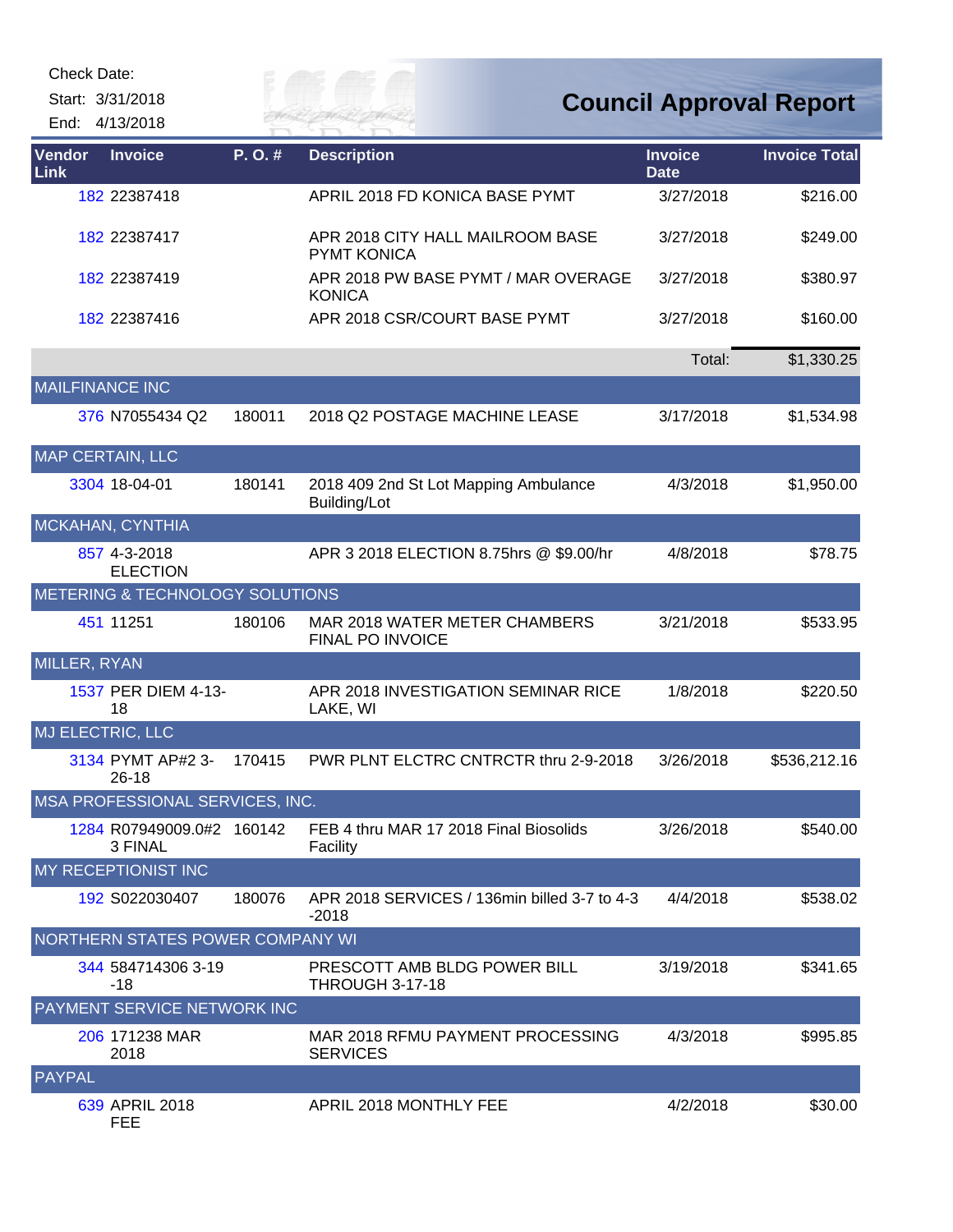Check Date:

Start: 3/31/2018 End: 4/13/2018



| Vendor<br>Link     | <b>Invoice</b>                        | P.O.#  | <b>Description</b>                                              | <b>Invoice</b><br><b>Date</b> | <b>Invoice Total</b> |
|--------------------|---------------------------------------|--------|-----------------------------------------------------------------|-------------------------------|----------------------|
|                    | PIERCE COUNTY TREASURER               |        |                                                                 |                               |                      |
|                    | 210 MARCH 2018                        |        | MARCH 2018 JAIL DWI INTERLOCK                                   | 3/31/2018                     | \$896.60             |
|                    | <b>RFMU PAYMENTS OR REFUNDS</b>       |        |                                                                 |                               |                      |
|                    | 990610 UNTD MTHDST<br><b>INCNTVS</b>  |        | <b>FOCUS ON ENERGY INCENTIVES FOR</b><br>NON-PROFITS            | 4/5/2018                      | \$1,296.64           |
|                    | 990610 ST CRX MANR<br>PYMT#1          |        | <b>FOCUS ON ENERGY BUSINESS INCENTIVE</b><br><b>MINI SPLITS</b> | 4/5/2018                      | \$5,000.00           |
|                    | 990610 ST CRX MANR<br>PYMT#2          |        | FOCUS ON ENERGY BUSINESS INCENTIVE<br><b>INSULATION</b>         | 4/5/2018                      | \$4,399.20           |
|                    | 990610 ST CRX MANR<br>PYMT#3          |        | FOCUS ON ENERGY BUSINESS INCENTIVE<br><b>LIGHTING</b>           | 4/5/2018                      | \$406.00             |
|                    | 990610 WNFLD SLTNS<br><b>FCS ENRG</b> |        | FOCUS ON ENERGY INCENTIVES FOR<br><b>BUSINESS LIGHTING</b>      | 4/5/2018                      | \$5,000.00           |
|                    |                                       |        |                                                                 | Total:                        | \$16,101.84          |
|                    | <b>RFPD PAYMENTS / REFUNDS</b>        |        |                                                                 |                               |                      |
|                    | 992100 RF2018-315<br><b>OVRPYMT</b>   |        | OVERPAYMENT OF RECORDS REQUEST<br>RF2018-315                    | 4/2/2018                      | \$3.08               |
|                    | RIVER FALLS CHAMBER OF COMMERCE INC   |        |                                                                 |                               |                      |
|                    | 225 16447                             |        | <b>MAR 2018 BUSINESS BREAKFASTS</b><br><b>BERGSTROM/LANGER</b>  | 3/21/2018                     | \$30.00              |
|                    | 225 16455                             |        | APRIL 2018 6 CHAMBER CHECKS                                     | 4/3/2018                      | \$325.00             |
|                    |                                       |        |                                                                 | Total:                        | \$355.00             |
|                    | <b>RIVER FALLS ROTARY</b>             |        |                                                                 |                               |                      |
|                    | 458 2532                              |        | 2018 Q2 DUES GORDON YOUNG                                       | 4/1/2018                      | \$115.00             |
|                    | <b>RIVER FALLS SENIOR CITIZENS</b>    |        |                                                                 |                               |                      |
|                    | 438 APR 2018<br><b>DONATION</b>       | 180051 | APR 2018 SENIOR CITIZEN MONTHLY<br><b>DONATION</b>              | 4/1/2018                      | \$500.00             |
| <b>RUNNING INC</b> |                                       |        |                                                                 |                               |                      |
|                    | 1573 18437                            | 180073 | 3-6-2018 - 4-6-2018 Taxi Management Services                    | 4/6/2018                      | \$16,184.40          |
|                    | RURAL ELECTRIC SUPPLY COOPERATIVE     |        |                                                                 |                               |                      |
|                    | 221 710754-00                         | 180134 | APR 2018 LINE 3 INVENTORY ITEMS                                 | 4/5/2018                      | \$1,602.02           |
|                    | SEILER INSTRUMENT & MFG CO INC        |        |                                                                 |                               |                      |
|                    | 245 INV-363491                        | 180113 | TRIMBLE GEO 7 GPS UNIT                                          | 3/9/2018                      | \$12,268.50          |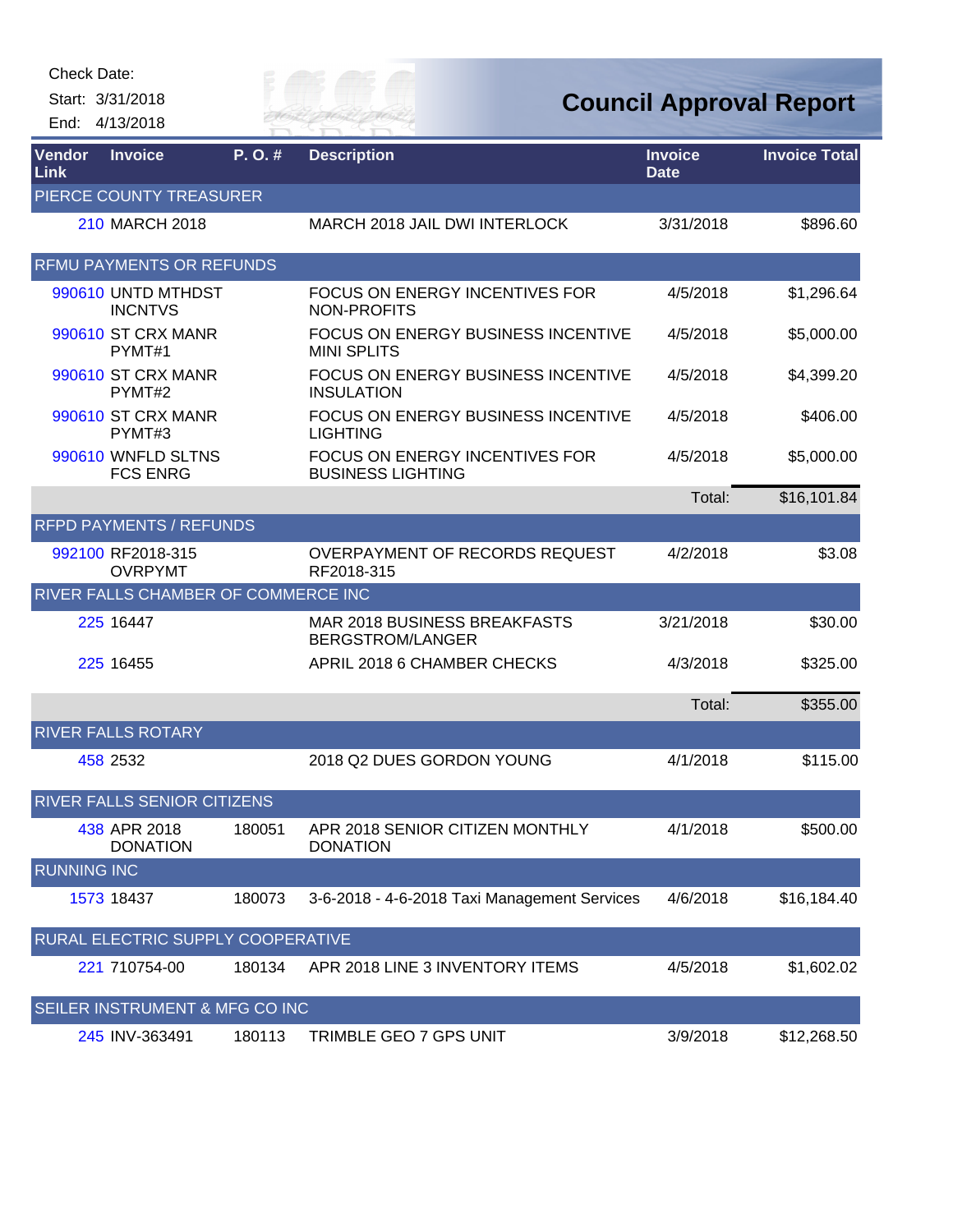| Check Date: |
|-------------|
|             |

Start: 3/31/2018 End: 4/13/2018



| Vendor<br>Link                | <b>Invoice</b>                            | P.O.#  | <b>Description</b>                                           | <b>Invoice</b><br><b>Date</b> | <b>Invoice Total</b> |  |  |
|-------------------------------|-------------------------------------------|--------|--------------------------------------------------------------|-------------------------------|----------------------|--|--|
| SHORT ELLIOTT HENDRICKSON INC |                                           |        |                                                              |                               |                      |  |  |
|                               | 244 IMO INVCS TO<br>$1 - 27 - 18$         | 160271 | Kinni Corridor Planning Srvcs 10-1-17 thru 1-27<br>-18       | 2/8/2018                      | \$6,054.64           |  |  |
|                               | 244 TRC INVCS TO 160271<br>$2 - 2 - 18$   |        | Kinni Corridor Srvcs Oct 2017 thru 2-2-2018                  | 2/21/2018                     | \$5,568.75           |  |  |
|                               |                                           |        |                                                              | Total:                        | \$11,623.39          |  |  |
|                               | <b>SOUTH FORK CAFE INC</b>                |        |                                                              |                               |                      |  |  |
|                               | 250 3-22-2018<br><b>BRKFST</b>            |        | MAR 2018 LANDLORD CONNECTIONS<br><b>BREAKFAST</b>            | 3/22/2018                     | \$778.80             |  |  |
|                               | <b>ST CROIX COUNTY HIGHWAY DEPARTMENT</b> |        |                                                              |                               |                      |  |  |
|                               | 956 245                                   | 180097 | 2018 SPRAY PATCHING 3-11-18 - 3-24-18                        | 4/4/2018                      | \$5,284.33           |  |  |
|                               | <b>ST CROIX COUNTY TREASURER</b>          |        |                                                              |                               |                      |  |  |
|                               | 252 MARCH 2018                            |        | MARCH 2018 JAIL DWI INTERLOCK                                | 3/31/2018                     | \$496.80             |  |  |
|                               | <b>ST CROIX VALLEY SART INC</b>           |        |                                                              |                               |                      |  |  |
|                               | 256 921                                   |        | FEB 2018 FORENSIC SERVICES                                   | 2/26/2018                     | \$200.00             |  |  |
| <b>STATE OF WI</b>            |                                           |        |                                                              |                               |                      |  |  |
|                               | 259 MARCH 2018                            |        | <b>MARCH 2018 PENALTY ASSESMENT</b>                          | 3/31/2018                     | \$3,531.37           |  |  |
|                               |                                           |        | STATEWIDE ENERGY EFFICIENCY & RENEWABLES ADMIN INC           |                               |                      |  |  |
|                               | 243 FEB 2018                              |        | FEB 2018 CTC ENRGY EFFCNCY FUNDS TO<br><b>FOCUS ON ENRGY</b> | 3/30/2018                     | \$4,176.64           |  |  |
|                               | <b>STUART C IRBY TOOL AND SAFETY</b>      |        |                                                              |                               |                      |  |  |
|                               | 156 S010538642.00 180030<br>4             |        | FINAL ITEM FOR PO MISC INVENTORY<br><b>ITEMS</b>             | 3/13/2018                     | \$208.75             |  |  |
| <b>TRANS ALARM INC</b>        |                                           |        |                                                              |                               |                      |  |  |
|                               | 557 300369293                             |        | MAR 2018 CITY HALL FIRE PANEL<br><b>MALFUNCTION</b>          | 3/27/2018                     | \$277.20             |  |  |
|                               | <b>TYLER TECHNOLOGIES</b>                 |        |                                                              |                               |                      |  |  |
|                               | 381 045-219189                            |        | 2018 MUNIS CONFERENCE BOSTON, MA<br><b>FINANCE/HR</b>        | 3/26/2018                     | \$2,775.00           |  |  |
|                               | <b>UHL COMPANY INC</b>                    |        |                                                              |                               |                      |  |  |
|                               | 446 54885                                 | 180066 | 2018 LIBRARY ANNUAL HVAC SERVICE<br><b>CNTRCT PYMT 2OF2</b>  | 4/4/2018                      | \$1,265.00           |  |  |
|                               |                                           |        | UNEMPLOYMENT INSURANCE-DEPT OF WORKFORCE DEV                 |                               |                      |  |  |
|                               | 277 000008905826                          |        | MAR 2018 UNEMPLOYMENT INSURANCE<br><b>PYMTS</b>              | 4/9/2018                      | \$1,480.00           |  |  |
|                               | US BANK NATIONAL ASSOC                    |        |                                                              |                               |                      |  |  |
|                               | 284 4947235 -<br><b>2012A FEES</b>        |        | 2012A AGENT FEES 3-1-2018 - 2-28-2019                        | 3/23/2018                     | \$500.00             |  |  |